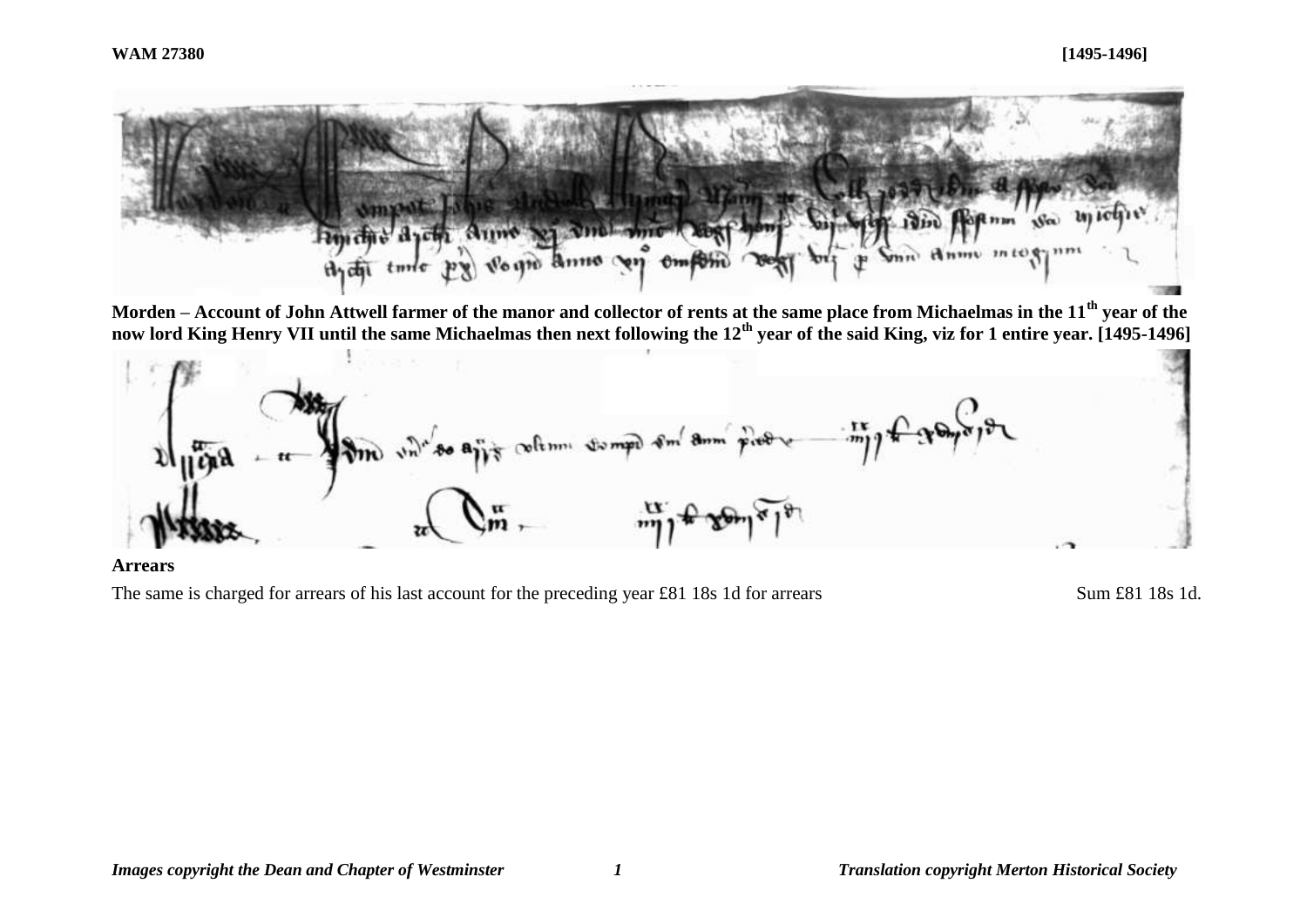УX Vice de posson um esmo vid syresio aprin<br>De so coste compum as emasino time.<br>De jost usin esmo provide sure. Kessur Albert でき  $\frac{\pi}{2}$ Fin time paptle  $# 1/4m$ Hptc. Tatmituref in  $\pi$   $\Omega$   $\ast$ ifin time  $10^{-1}$ se amount two investiting  $\pi(1)$ WWW.16  $\sim$  my from  $\mathbf{F}$ 

# **Rents of assize**

| And for rent at the same place for the Michaelmas term                          | $22s$ 11d.           |
|---------------------------------------------------------------------------------|----------------------|
| And from tallage of customary tenants at the same term                          | 5s 0d.               |
| And for rent at the same place for the Christmas term                           | $18s0\frac{1}{2}d$ . |
| And for rent at the same place for the Easter term                              | $18s0\frac{1}{2}d$ . |
| And for rent at the same place for the term of the Nativity of John the Baptist | $18s0\frac{1}{2}d$ . |
| And for a certain <sup>rent</sup> called meedsilver at the same term            | 2s 1d.               |

Sum  $£4$  4s 1½d.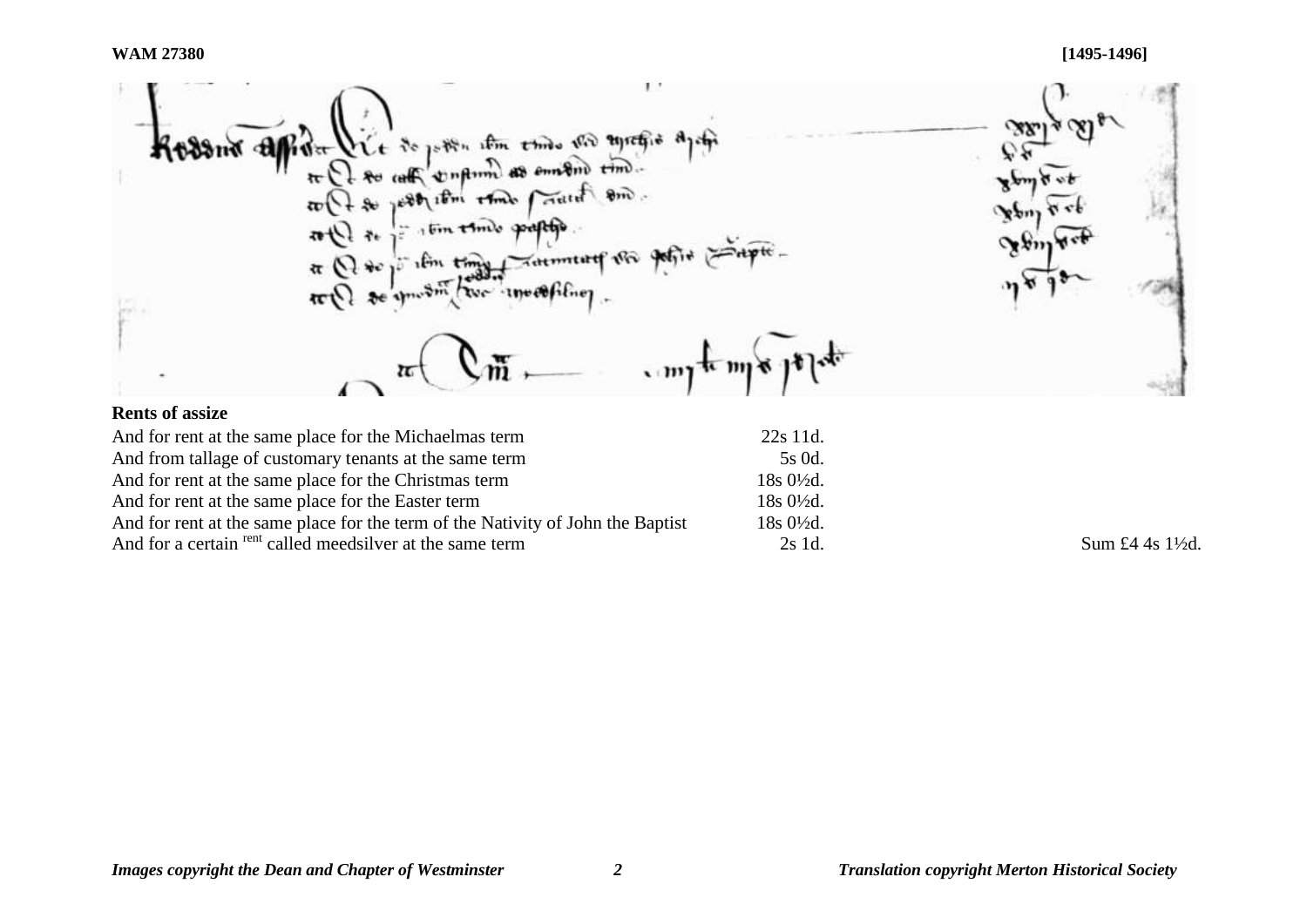From the **loop** to 
$$
\frac{1}{x}
$$
,  $\frac{1}{y}$  to  $\frac{1}{y}$  to  $\frac{1}{y}$  to  $\frac{1}{y}$  to  $\frac{1}{y}$  to  $\frac{1}{y}$  to  $\frac{1}{y}$  to  $\frac{1}{y}$  to  $\frac{1}{y}$  to  $\frac{1}{y}$  to  $\frac{1}{y}$  to  $\frac{1}{y}$  to  $\frac{1}{y}$  to  $\frac{1}{y}$  to  $\frac{1}{y}$  to  $\frac{1}{y}$  to  $\frac{1}{y}$  to  $\frac{1}{y}$  to  $\frac{1}{y}$  to  $\frac{1}{y}$  to  $\frac{1}{y}$  to  $\frac{1}{y}$  to  $\frac{1}{y}$  to  $\frac{1}{y}$  to  $\frac{1}{y}$  to  $\frac{1}{y}$  to  $\frac{1}{y}$  to  $\frac{1}{y}$  to  $\frac{1}{y}$  to  $\frac{1}{y}$  to  $\frac{1}{y}$  to  $\frac{1}{y}$  to  $\frac{1}{y}$  to  $\frac{1}{y}$  to  $\frac{1}{y}$  to  $\frac{1}{y}$  to  $\frac{1}{y}$  to  $\frac{1}{y}$  to  $\frac{1}{y}$  to  $\frac{1}{y}$  to  $\frac{1}{y}$  to  $\frac{1}{y}$  to  $\frac{1}{y}$  to  $\frac{1}{y}$  to  $\frac{1}{y}$  to  $\frac{1}{y}$  to  $\frac{1}{y}$  to  $\frac{1}{y}$  to  $\frac{1}{y}$  to  $\frac{1}{y}$  to  $\frac{1}{y}$  to  $\frac{1}{y}$  to  $\frac{1}{y}$  to  $\frac{1}{y}$  to  $\frac{1}{y}$  to  $\frac{1}{y}$  to  $\frac{1}{y}$  to  $\frac{1}{y}$  to  $\frac{1}{y}$  to  $\frac{1}{y}$  to  $\frac{1}{y}$  to  $\frac{1}{y}$ 

## **New rents**

And for new rent of vicar of the same place for a certain parcel of land called Willett' leased to him and his heirs, per year 2d. And for new rent of W Thorn per year 1d.

And for 20 acres land formerly J Huberd formerly of J Everard for 12s, leased to R Swanne and his heirs per year 10s.

And for 20 acres land\* formerly T att Cherch late leased to Alice Fowler for 5s, leased to J Bekeswell and his heirs per year 3s 4d.

And for 5 acre demesne land at the same place at Tracyeslane leased to William Lyghtfote and his heirs for 8d nothing because part of the demesne farm – nothing.

And for 10 acres land formerly J Huberd formerly leased to J Edward for 12s leased to John Speke and his heirs per year 10s.

And for 1 messuage and 1 virgate land formerly Walter att Hegge and Alionor his wife, and his heirs

for 5s nothing because part of the demesne farm – nothing

And he answers for new rent of Stephen Hold' for 1 cottage with curtilage adjoining containing  $\frac{1}{2}$  acre formerly R Collys afterwards Ralph Taylo' leased to the same and his heirs per year 12d.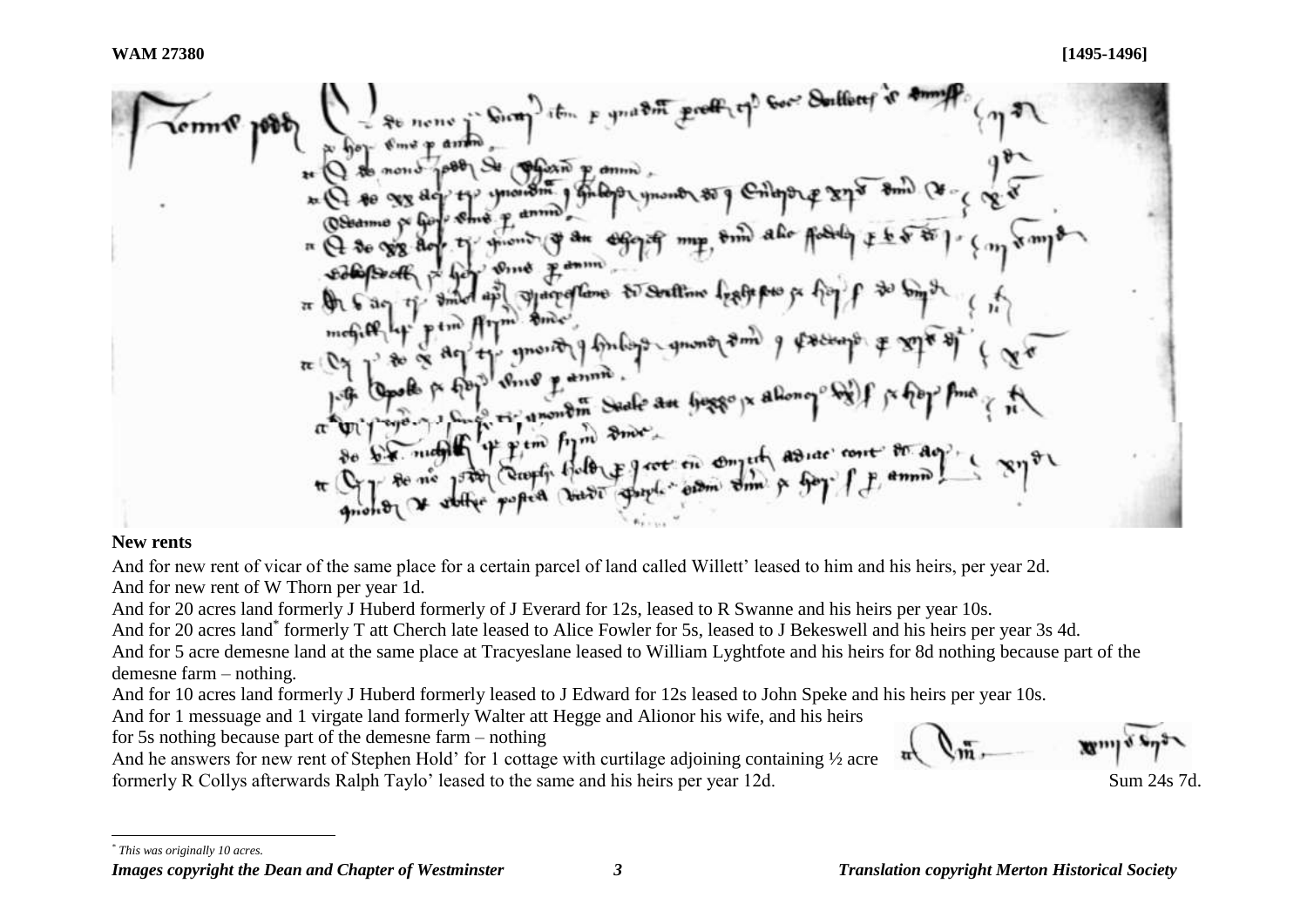#### **Farms**

l

And for 30 acres land and meadow formerly J Marres afterwards John att Chirch, formerly leased for 13s 4d, leased to R Pulton per year 10s. And for 20 acres land formerly Th Est and 1 tenement and 1/2 virgate<sup>†</sup> land formerly W Att Wode late S Lyghtfote, leased to Thomas Bylly per year 12s. And for 20 acres land formerly J Godesson' and 20 acres land formerly Atryth called Jocyes late rented for 14s, leased to R at Hegge per year 10s. And for 10 acres land<sup>‡</sup> formerly Alice att Rythe leased to the same Roger per year 5s.

And for 10 acres land formerly H Ryth called Rykedons formerly leased for 5s 6d, afterwards for 4s, leased to J Michell per year 3s.

And for 3 cottages J Flessh and 1 cottage and 1 acre demesne land leased formerly to Th Popsent and W Broune per year 8d.

And for 1 toft parcel of the Rectory leased to S Lightfote per year 6d.

And for 1 toft and 20 acres land called Lotekyns late leased for 8s, leased to the same S per year 7s. Sum 48s 2d.

*<sup>†</sup> This should be half an acre*

*<sup>‡</sup> This was originally 5 acres.*

*Images copyright the Dean and Chapter of Westminster 4 Translation copyright Merton Historical Society*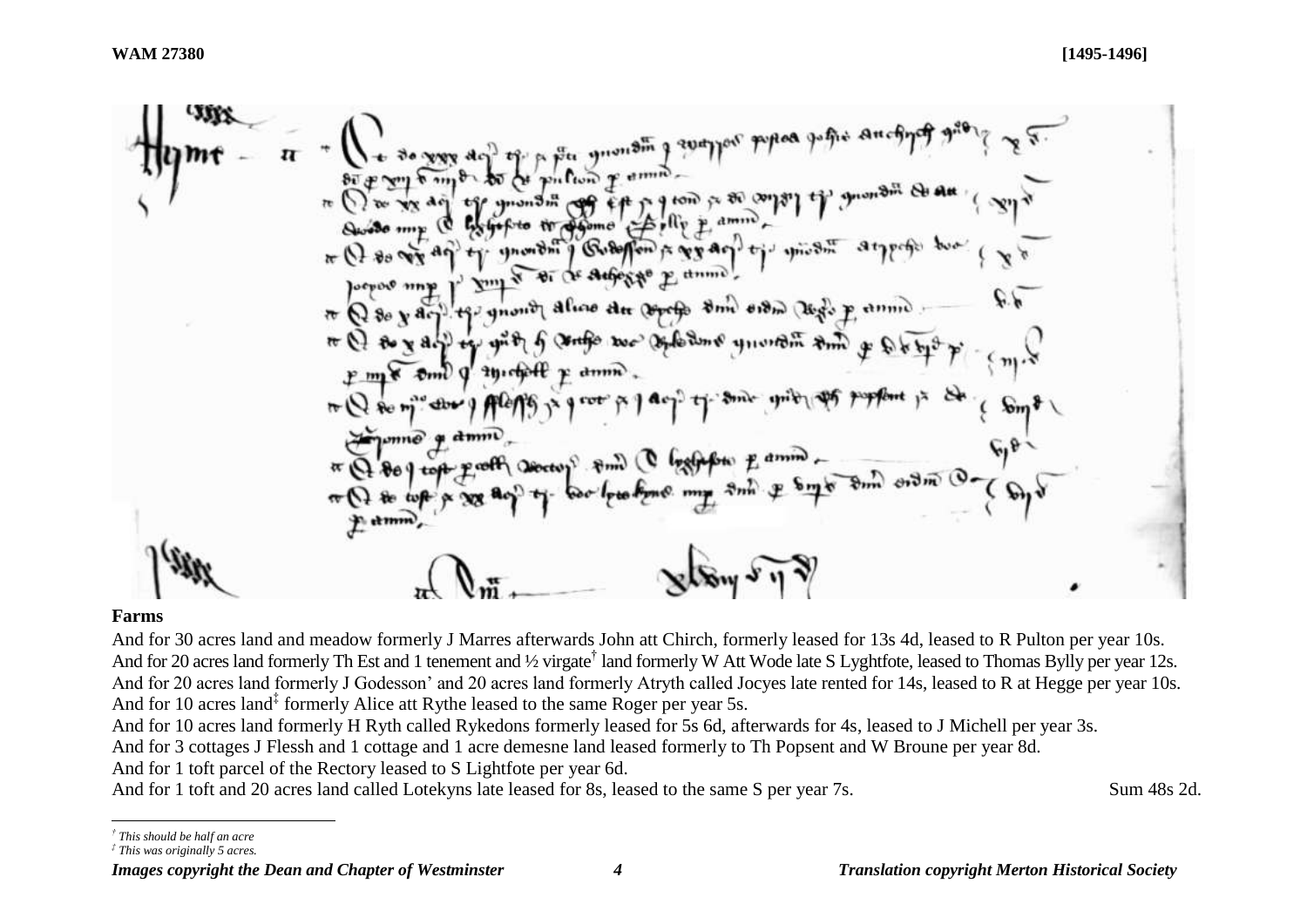**WAM 27380 [1495-1496]**



### **Rent in kind**



## **Farm of the demesne**

And for farm of the demesne of the manor with corn and livestock as overleaf leased to John Attwell this year, £4 13s 4d. Sum £4 13s 4d.



### **Profits of court**

And for 1 general Court held at the same place Tuesday  $7<sup>th</sup>$  October. 13s 4d. And for View [with] Court held at the same place the Tuesday the Morrow of St Mark the Evangelist 7s 8d. Sum 21s.



*Images copyright the Dean and Chapter of Westminster 5 Translation copyright Merton Historical Society* **Sum total of receipts with arrears £95 11s 8½d.**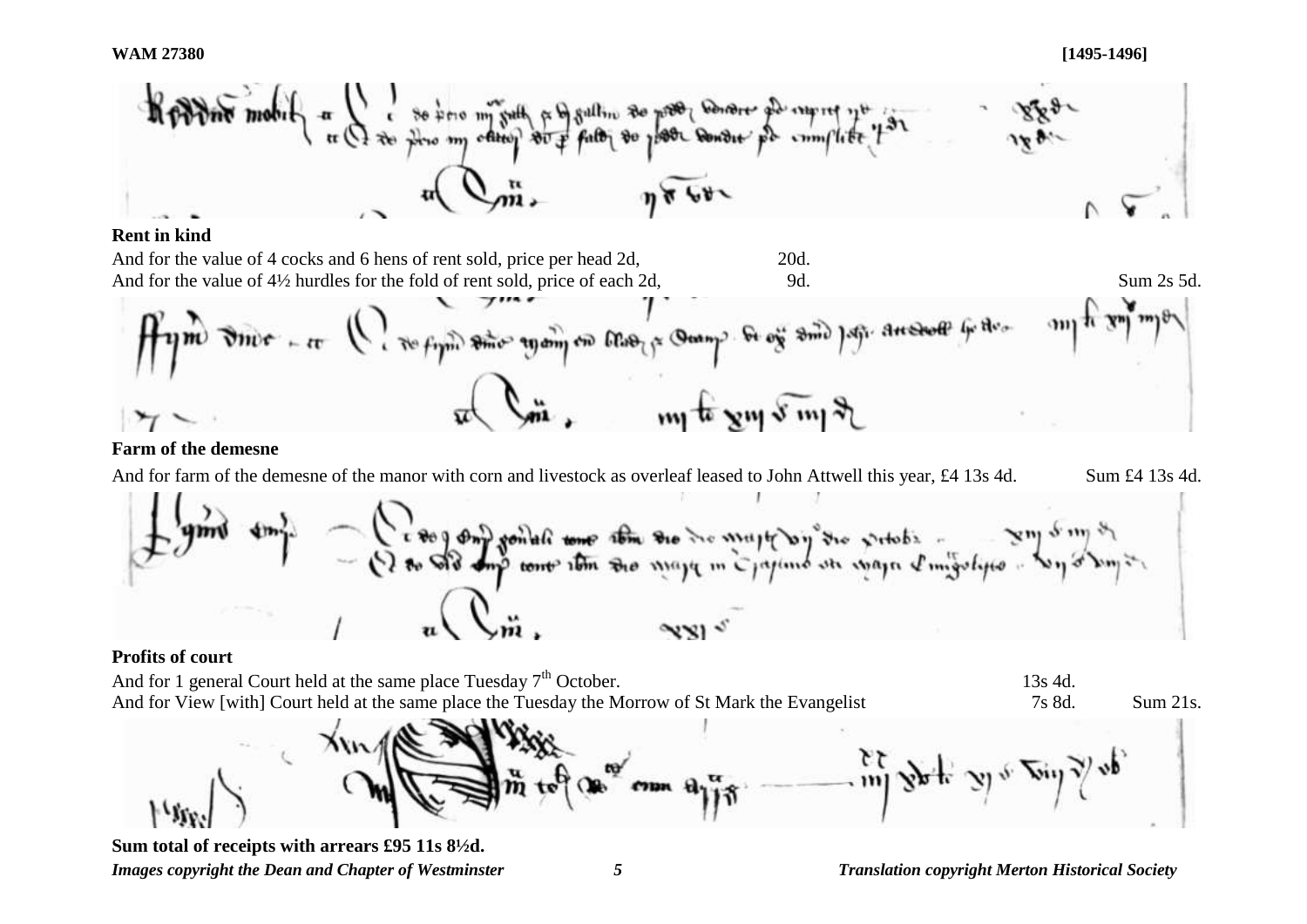I for non you talk as foun ved interior  $^{\text{return}}$ foftnm  $600$ So p sprotife ton Ort of ynollist ton)  $film<sub>2</sub>$ John Com Virgo & Agtutt forte ven 30 folled Control inen fü

#### **Rent resolute and defaults**

Of which in rent resolute of heirs of the lord of Kynwaldeshay for the year, nothing because not paid. And in rent allowance to the beadle because of his office for ½ virgate land 2s. And for tallage at Michaelmas 2⅛d. And for medesilver at the feast of St John Baptist 2d. And in rent default for 30 acres land formerly J Marreis afterwards William atte Cherch because in the lord's hands and at farm above for the year 3s. And at Michaelmas for tallage 6<sup>3</sup>/<sub>8</sub>d. And for medesylver at the feast of the Nativity of St John Baptist 2d. And in rent default for 20 acres land formerly S Est, 20 acres land formerly John Huberd, 20 acres formerly J Goddessond', 20 acres land formerly J at Rithe called Jocyes, 20 acresland called Lotekyns for the aforesaid reason, as for each tenement  $2s - 10s$ . And for tallage at Michaelmas, as for each tenement  $4\frac{1}{4}d - 21\frac{1}{4}d$ . And for medesilver at the nativity of St John Baptist as for each tenement 2d – 10d. And in rent default for 10 acres land formerly John att Chirch, 10 acres land formerly Alice att Rythe, 10 acres land formerly H att Rithe for the aforesaid reason, as for each tenement 12d – 3s. And for tallage for the said tenements at Michaelmas 7⅛d. And for medesilver for the same tenements at Nativity of St John Baptist 6d. And in rent default for 1 cottage formerly Flessh for the aforesaid reason, for the year – 2½d. And in rent default for a tenement and 1 acre demesne land formerly W att Wood for the aforesaid reason – 1<sup>1</sup>/<sub>2</sub>d. And in rent default for Willott' tenement for the aforesaid reason and 1 parcel thereof leased in new rent above for the year <sup>1</sup>/2d. Sum 23s 1<sup>3</sup>/<sub>8</sub>d

*Images copyright the Dean and Chapter of Westminster 6 Translation copyright Merton Historical Society*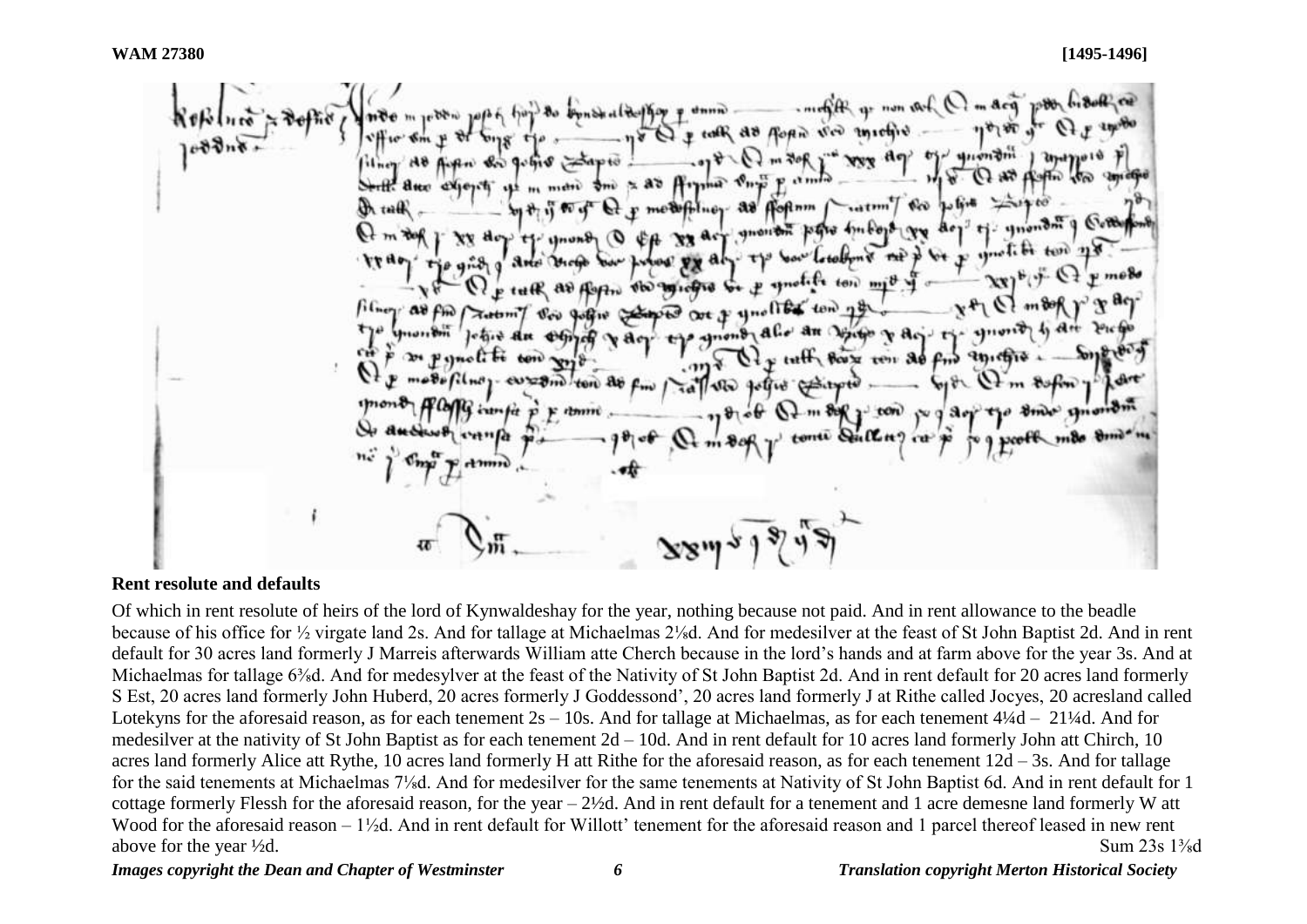ione. mnt tu t m sind C uff jopamin bor ame fas sing nona softmoon son som tom tan in ingend c as just y soon empt am in provide capente tradition can tam in  $\frac{1}{2}$   $\frac{1}{2}$   $\frac{1}{2}$   $\frac{1}{2}$   $\frac{1}{2}$   $\frac{1}{2}$   $\frac{1}{2}$   $\frac{1}{2}$   $\frac{1}{2}$   $\frac{1}{2}$   $\frac{1}{2}$   $\frac{1}{2}$   $\frac{1}{2}$   $\frac{1}{2}$   $\frac{1}{2}$   $\frac{1}{2}$   $\frac{1}{2}$   $\frac{1}{2}$   $\frac{1}{2}$   $\frac{1}{2}$   $\frac{1}{2}$   $\frac{1}{2}$  Skit von?

## **Petty expenses with building costs**

And in various costs of repairs made this year upon new building all the buildings at the same place, both in timber and other stuff bought for the same and in stipends of carpenters, tilers and other labourers working [?*operant'*] at the same place just as more fully appears by 1 detailed schedule [*billa de parcella'*] thereof examined at this audit in the presence of the auditors £16 5s 3d. Sum £16 5s 3d.



### **Expenses of the Treasurer and others**

In expenses of the treasurer this year visiting the same place by 1 tally 3s 4d. And in expenses of the clerk making the account with parchment bought for the same 12d. Sum 4s 4d.





### **Cash deliveries**

Delivered to brother John Isselypp treasurer of Westminster this year as appears by his writing 14s 4d. Sum 14s 4d.

*Images copyright the Dean and Chapter of Westminster 7 Translation copyright Merton Historical Society*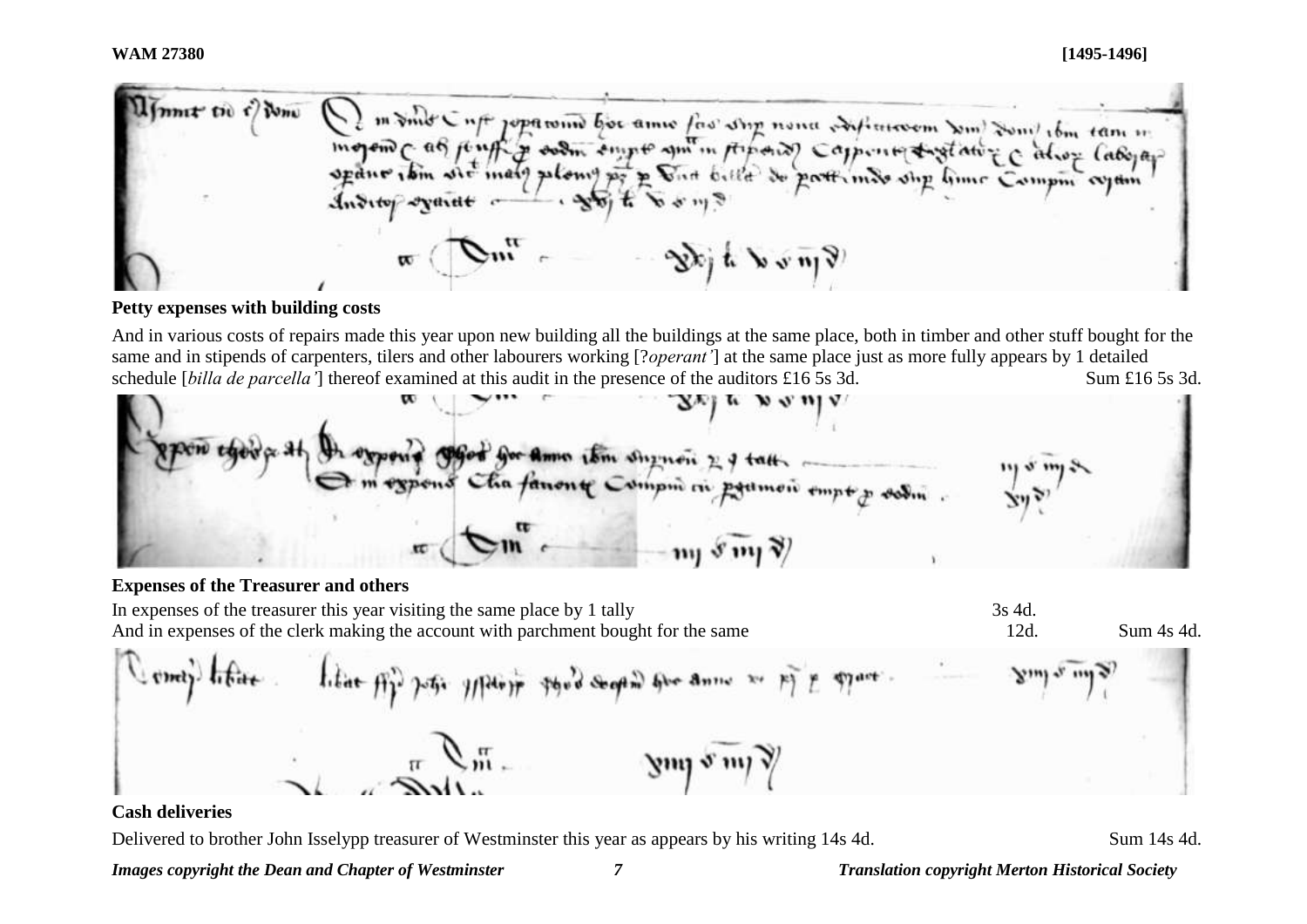mb: Allo ordin E d' y egammete physin r  $\n *min*\n$  $4141.11$  $^{n+1}$  $\rightarrow$  sim iom anno mdu Himend  $p$  d  $\approx$  put

**Sum of all expenses and deliveries £18 7s 0⅜d.** And he owes £77 4s 8⅛d.

Of which allowed to the same present accountant 14s 1⅝d for rent and farm undercharged and more than is able to be levied for the year by examination of all new rents at the audit at the same place examined for the 13 years preceding. And to the same 8d for rent default for certain parcels of land called Brownynges<sup>4d</sup> and Scottes<sup>4d</sup> remaining in the lord's hand for default of tenant and nothing thereof levied this year. And in stipend of the aforesaid rent collector for the year and just as is allowed in the preceding [year] 6s 8d. And he owes £76 3s 2½d.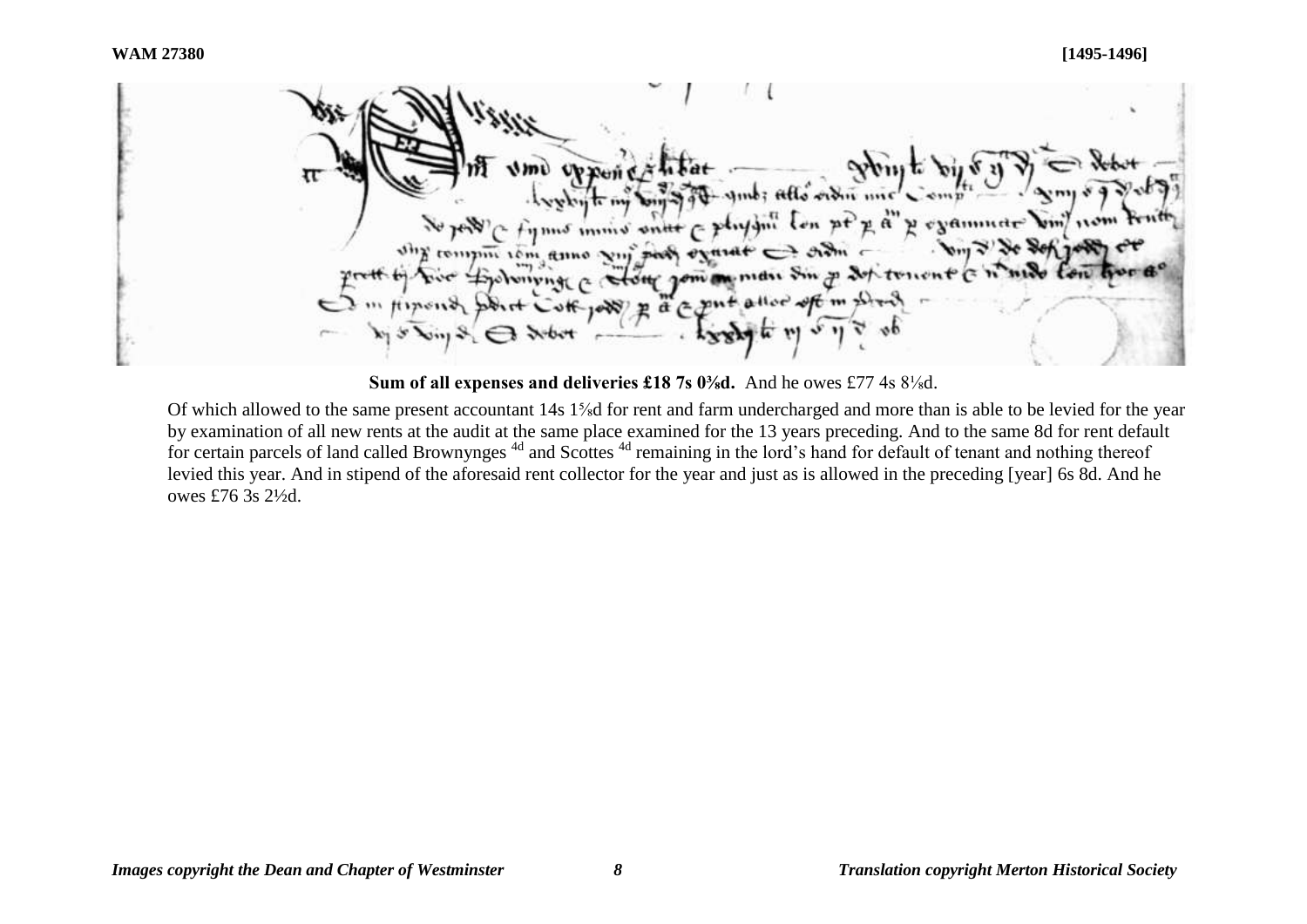1088- exempt Bory. po tow smont So Computer Cultment tam & for amic with E pl by lose x non conflict at plane whi when they-Cool & turn & see ame spit p pl& amne winner or Pr my my m anne Ven fect poor vin  $\sigma_Y = \frac{1}{2}$ heart inful Ac michiet why prove as of non po low in nerth on home a network pre-- evenly y ami  $F$  uport manifest prob on her anno  $\sqrt{10}$ 

### **Of which: Respited**

The same accounts £27 9s  $10^{1/2}$ d for rent issuing from land and tenement formerly Laurence Conyngston in Ewell now in the tenure of Thomas Conyngston goldsmith, both for this year and for 47 years preceding, as per year 11s 6½d, because not able to levy and not fully agreed when he ought to distrain. And to the same £48 18s 6d for rent of various lands and tenements in Ewell both for this year and for 45 years preceding as per year 21s 5½d for the aforesaid reason therefore &c. And to the same 13s 4d imposed 18 years preceding against the Prior of Merton,  $^{10s}$ Richard Salvng<sup>20d</sup> and John Salvng<sup>20d</sup> because they remain outside the lordship and have nothing within &c. And to the same 2s 8d for amercements of tenants in Ewell for suit of court 17 years preceding because not able to levy &c. And to the same 10s for rent of Walter atte Heth for 17 years preceding because he fled with his goods and chattels &c. And to the same 6s 8d for rent of land of J Beswell because the same land lay fallow and uncultivated for 10 years preceding. And to the same 115s 8d for a common fine of tenants at the same place for 20 years preceding with this year 5s 6d which they withdrew themselves less than justly*.* Therefore etc. Sum of respites £83 16s 8½d. And so the aforesaid John Attwell the present rent collector and farmer of the manor at the same place has in excess £7 13s  $6\frac{1}{2}$ d.<sup>§</sup>

l *§ This is corrected to £713s 6d in the next account roll WAM 27381.*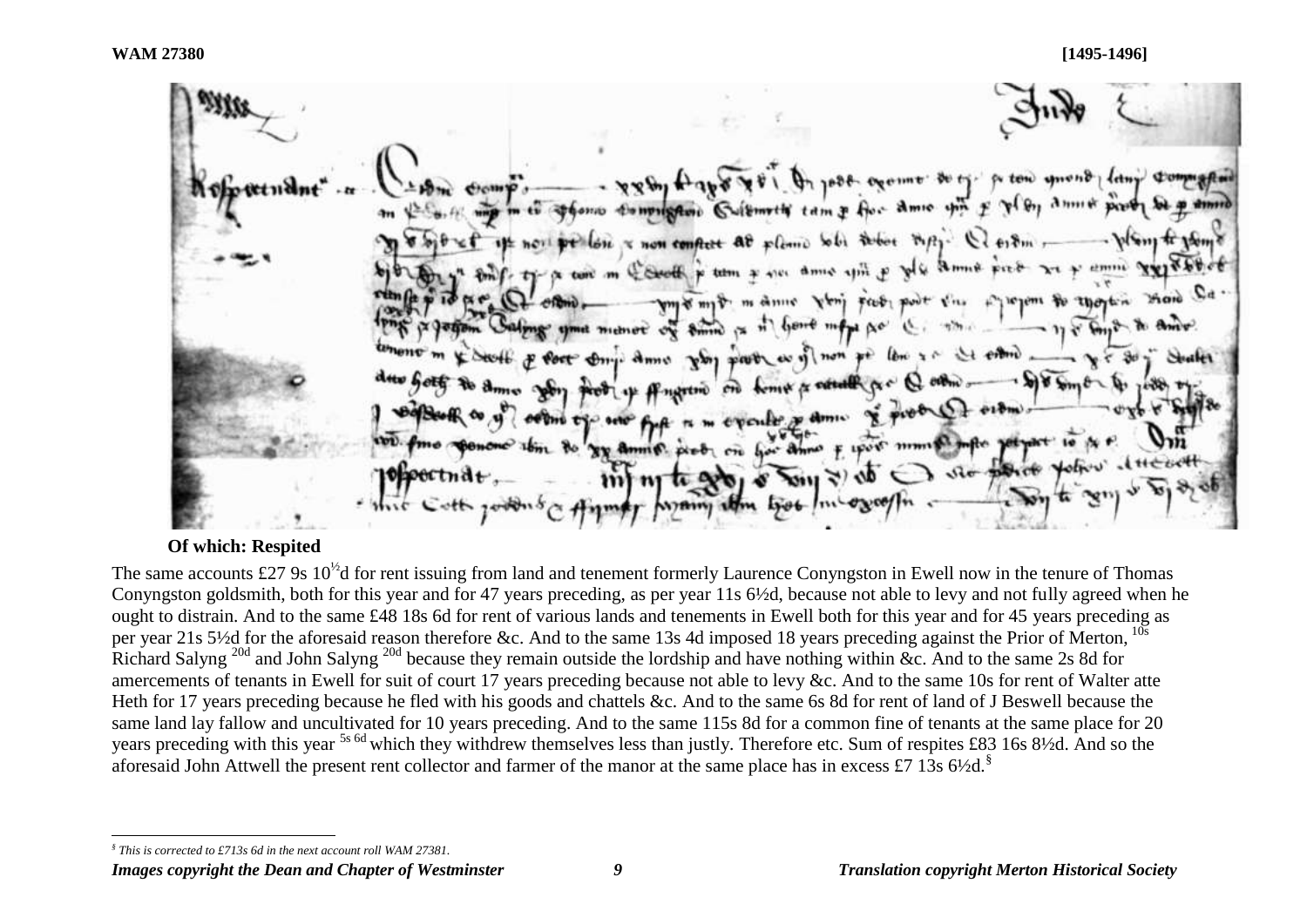#### **DORSE.**



- Wheat Of the remaining, 2 quarters 4 bushels. And there remain 2 quarters 4 bushels wheat by struck measure in the hands of John Attewell farmer of the demesne.
- **Peas** Of the remaining, 8 quarters 2 bushels. And there remain 8 quarters 2 bushels peas by the aforesaid measure in the hands of the aforesaid farmer.
- **Barley** Of the remaining, 14 quarters 3½ bushels. And there remain 14 quarters 3½ bushels barley by the aforesaid measure in the hands of the aforesaid farmer.
- **Oats** Of the remaining, 27 quarters 4<sup>1</sup>/<sub>2</sub> bushels. And there remain 27 quarters 4<sup>1</sup>/<sub>2</sub> bushels by the aforesaid measure in the hands of the aforesaid farmer.